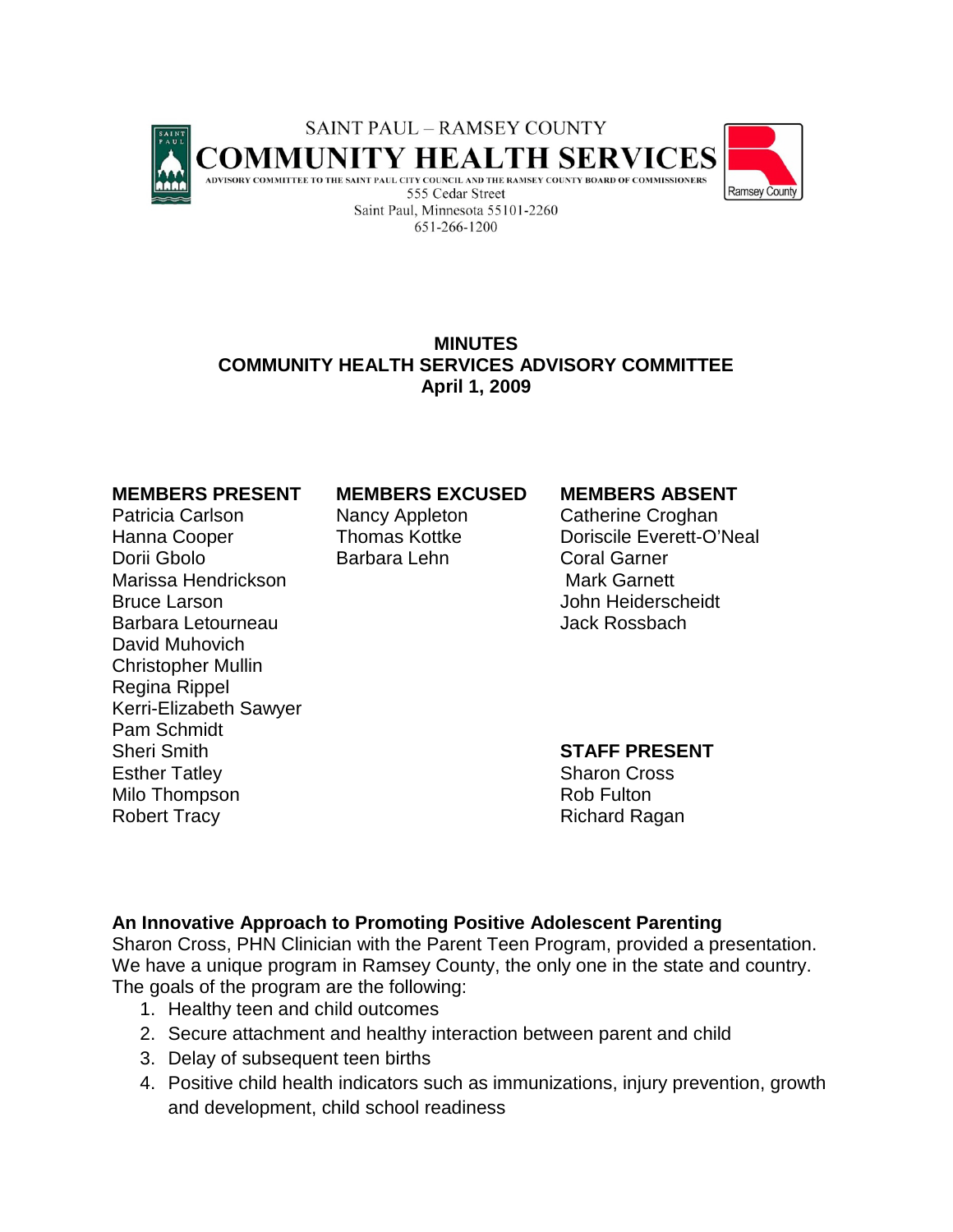- 5. Regular school attendance and achievement of high school diploma or GED
- 6. Teen self-sufficiency
- 7. Interruption of the cycle of intergenerational poverty
- 8. Positive teen parent decision making

In 1993, the Department asked the question what should we be doing differently with teens in the Minnesota Family Investment Program (MFIP)? If you are on MFIP in Ramsey County you are required to work with a public health nurse. Ramsey County has created a partnership (funding and community) program. David Old's studies have identified the benefits of long term PHN home visit interventions.

The question was asked, "can we measure the success of birth control, are you getting more or less customers?" Sharon answered that there has been a decline in teen pregnancies in the recent past, abortion is more common in the higher income levels and now the teen pregnancy rate is going up again.

Rob said that in Ramsey County the public health nurse is the MFIP worker. We are designated that title and can issue a sanction for non-compliance. We make assessments regarding domestic violence, child/adult handicaps, mental health, learning disabilities. We help resolve problems.

We use an evidence-based model that is well researched. We have very good outcomes. If sanction is remedied between months one and three, chances are they will not become non-compliant again. Teens became overwhelmed with all of the government workers so nurses became their advocates to streamline the system.

Sharon described the demographics of the population being served between July 2003 and December 2007 as 5% age 14, 12% age 15 and 25% age 16. Approximately 50% are African American. Almost 75% have mental health or developmental impairment.

The program's philosophy is that if you are a teen, your "job" is to finish school. We have served clients for as little as six months or as long as five years, the average length of time in the program is 14 months. If the teen is under eighteen years old they must live with a parent of other responsible adult. The program works with fathers of children as much as possible. In 2006, the program did a teen client satisfaction survey. The program has increasing graduation rates.

## **Chair's Report**

Hanna spoke about the SHIP conference she attended. She also asked the members to think about approaches to policy and the role public health should pursue. Policy can be edgy and controversial, but aggressive policy can also be impactful. She described it as one of the arrows in our quiver and sees it as an evolving tool. She posed the question, "how can this committee better understand the role of policy, yet avoid the nanny state." She would like to be able to support the agency to move forward with policy decisions.